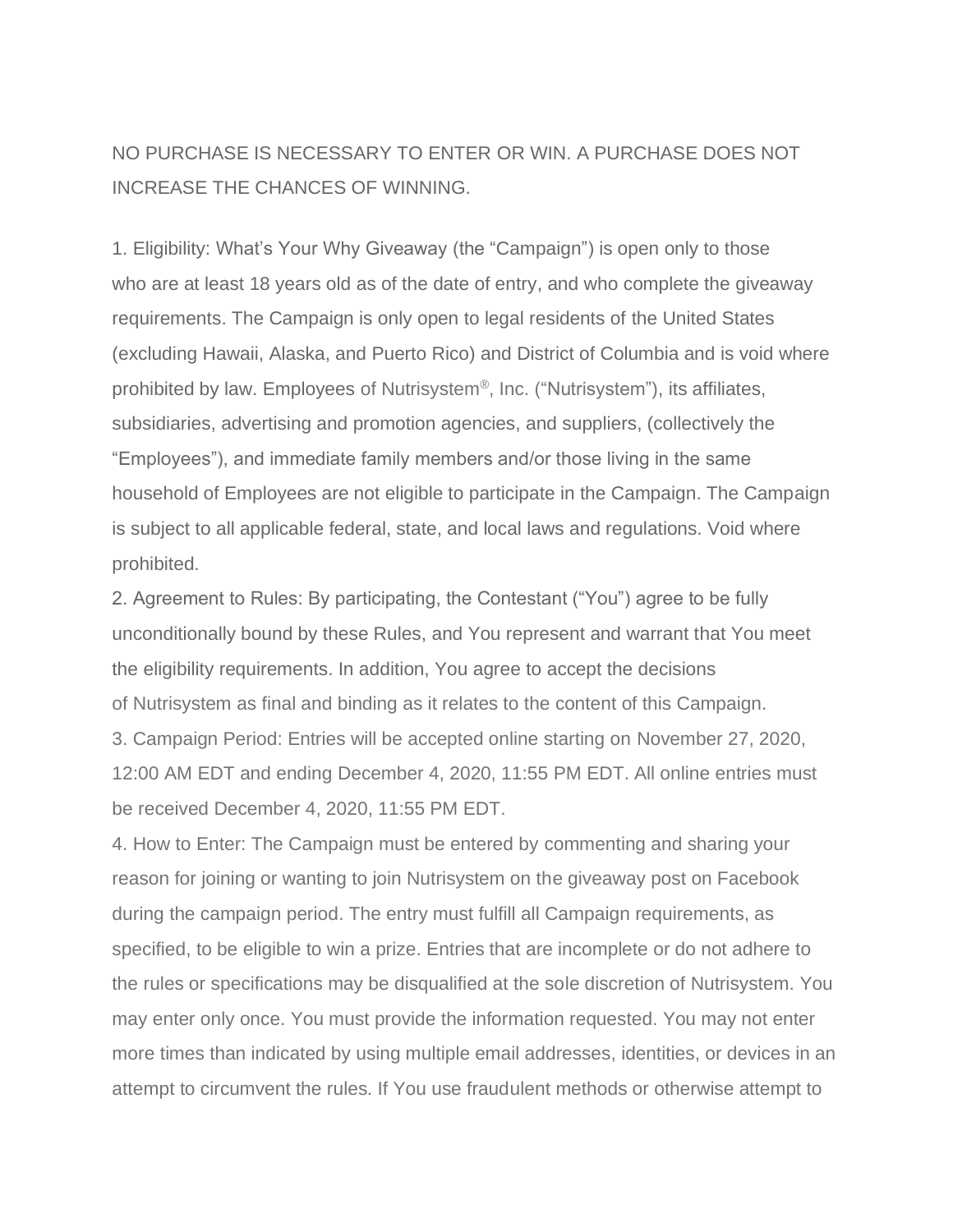circumvent the rules, your submission may be removed from eligibility at the sole discretion of Nutrisystem.

5. Prizes: One (1) winner (the "Winner") will receive three (3) \$100 dollar gift cards.. Total Prize Approximate Retail Value ("ARV"): \$300. Actual/appraised value may differ at time of prize award. The specifics of the prize shall be solely determined by Nutrisystem. No cash or other prize substitution shall be permitted except at Nutrisystem's discretion. The prize is nontransferable. Any and all prize-related expenses, including without limitation any and all federal, state, and/or local taxes, shall be the sole responsibility of Winner. No substitution of prize or transfer/assignment of prize to others or request for the cash equivalent by Winner is permitted. Acceptance of prize constitutes permission for Nutrisystem to use Winner's name, likeness, and entry for purposes of advertising and trade without further compensation unless prohibited by law.

The Visa Gift Card (the "card") is issued by Sunrise Banks, N.A. St. Paul, MN 55103, pursuant to a license for Visa U.S.A. Inc. The card is distributed and serviced by Blackhawk Network California, Inc. pursuant to an agreement with Sunrise Banks, N.A. The Visa Gift Card is not redeemable for cash, except as required by law. No cash or ATM access. Not for gambling. Card cannot be used at merchants requiring a manual card imprint. Card cannot be used to make preauthorized or recurring bill payments. The Visa Gift Card is not refundable at retail stores. Additional guidelines may apply. See Cardholder Agreement at [www.giftcardmall.com/mygift](http://www.giftcardmall.com/mygift) for terms.

6. Odds: The odds of winning depend on the number of eligible entries received. 7. Winner Selection and Notification: Winner will be selected by random drawing under the supervision of Nutrisystem. Winner will be notified by a reply from Nutristystem to the Winner's comment within three (3) days following selection of Winner. Upon notification Nutrisystem shall ask the winner to send a Private Message through Facebook Messenger with information needed to fulfill prize. Nutrisystem shall have no liability for Winner's failure to receive notices due to spam, junk e-mail, or other security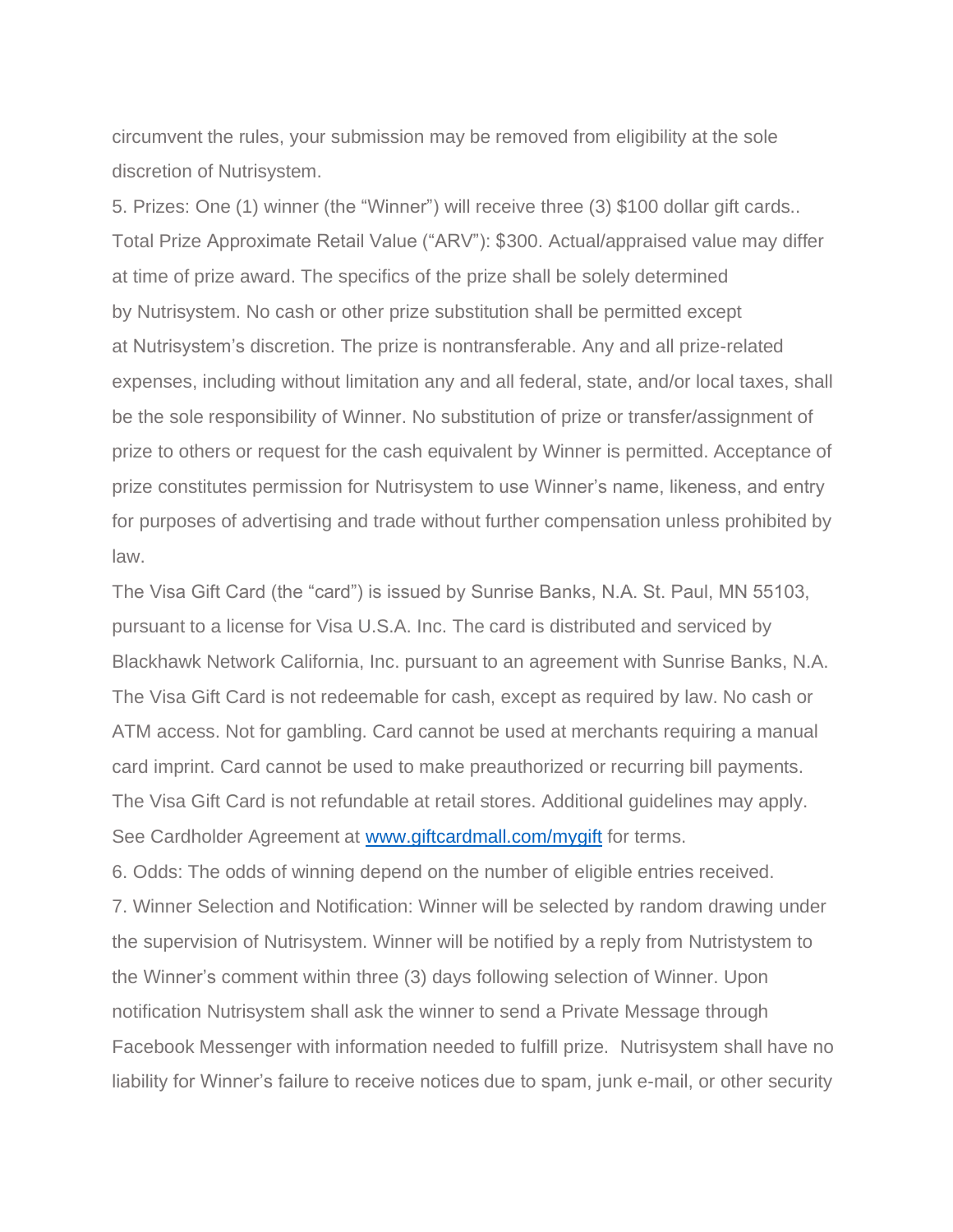settings or for Winner's provision of incorrect or otherwise non-functioning contact information. If Winner cannot be contacted, is ineligible, fails to claim the prize within 3 days from the time award notification was sent, or fails to timely return a completed and executed declaration and release as required, the prize may be forfeited and an alternate Winner selected. Receipt by Winner of the prize offered in this Campaign is conditioned upon compliance with any and all federal, state, and local laws and regulations. ANY VIOLATION OF THESE OFFICIAL RULES BY WINNER (AT NUTRISYSTEM'S SOLE DISCRETION) WILL RESULT IN WINNER'S DISQUALIFICATION AS WINNER OF THE CAMPAIGN, AND ALL PRIVILEGES AS WINNER WILL BE IMMEDIATELY TERMINATED.

8. Rights Granted by You: By entering this content (e.g., photo, video, text, etc.), You understand and agree that Nutrisystem, anyone acting on behalf of Nutrisystem, and Nutrisystem's licensees, successors, and assigns, shall have the right, where permitted by law, to print, publish, broadcast, distribute, and use in any media now known or hereafter developed, in perpetuity and throughout the World, without limitation, your entry, name, portrait, picture, voice, likeness, image, statements about the Campaign, and biographical information for news, publicity, information, trade, advertising, public relations, and promotional purposes. without any further compensation, notice, review, or consent.

9. Terms & Conditions: Nutrisystem reserves the right, in its sole discretion, to cancel, terminate, modify or suspend the Campaign should virus, bug, non-authorized human intervention, fraud, or other cause beyond Nutrisystem's control corrupt or affect the administration, security, fairness, or proper conduct of the Campaign. In such case, Nutrisystem may select the Winner from all eligible entries received prior to and/or after (if appropriate) the action taken by Nutrisystem. Nutrisystem reserves the right, in its sole discretion, to disqualify any individual who tampers or attempts to tamper with the entry process or the operation of the Campaign or website or violates these Terms & Conditions. Nutrisystem has the right, in its sole discretion, to maintain the integrity of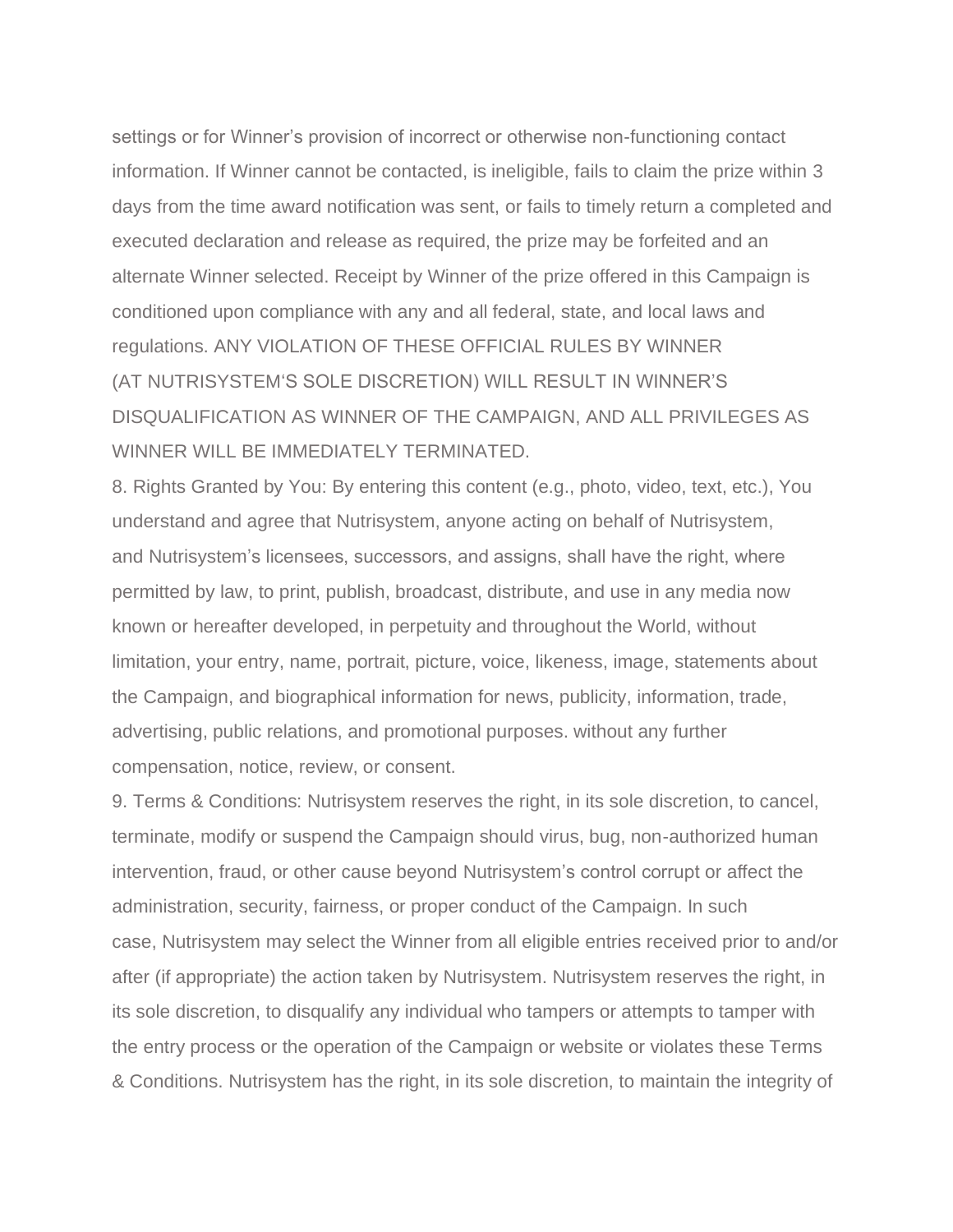the Campaign, to void votes for any reason, including, but not limited to: multiple entries from the same user from different IP addresses; multiple entries from the same computer in excess of that allowed by Campaign rules; or the use of bots, macros, scripts, or other technical means for entering. Any attempt by an entrant to deliberately damage any website or undermine the legitimate operation of the Campaign may be a violation of criminal and civil laws. Should such an attempt be made, Nutrisystem reserves the right to seek damages to the fullest extent permitted by law.

10. Limitation of Liability: By entering, You agree to release and hold harmless Nutrisystem and its subsidiaries, affiliates, advertising and promotion agencies, partners, representatives, agents, successors, assigns, employees, officers, and directors from any liability, illness, injury, death, loss, litigation, claim, or damage that may occur, directly or indirectly, whether caused by negligence or not, from: (i) such entrant's participation in the Campaign and/or his/her acceptance, possession, use, or misuse of any prize or any portion thereof; (ii) technical failures of any kind, including but not limited to the malfunction of any computer, cable, network, hardware, or software, or other mechanical equipment; (iii) the unavailability or inaccessibility of any transmissions, telephone, or Internet service; (iv) unauthorized human intervention in any part of the entry process or the Promotion; (v) electronic or human error in the administration of the Promotion or the processing of entries.

11. Disputes: THIS Campaign IS GOVERNED BY THE LAWS OF the United States AND the state of Pennsylvania WITHOUT RESPECT TO CONFLICT OF LAW DOCTRINES. As a condition of participating in this Campaign, participant agrees that any and all disputes that cannot be resolved between the parties, and causes of action arising out of or connected with this Campaign, shall be resolved individually, without resort to any form of class action, exclusively before a court located in Pennsylvania having jurisdiction. Further, in any such dispute, under no circumstances shall participant be permitted to obtain awards for, and hereby waives all